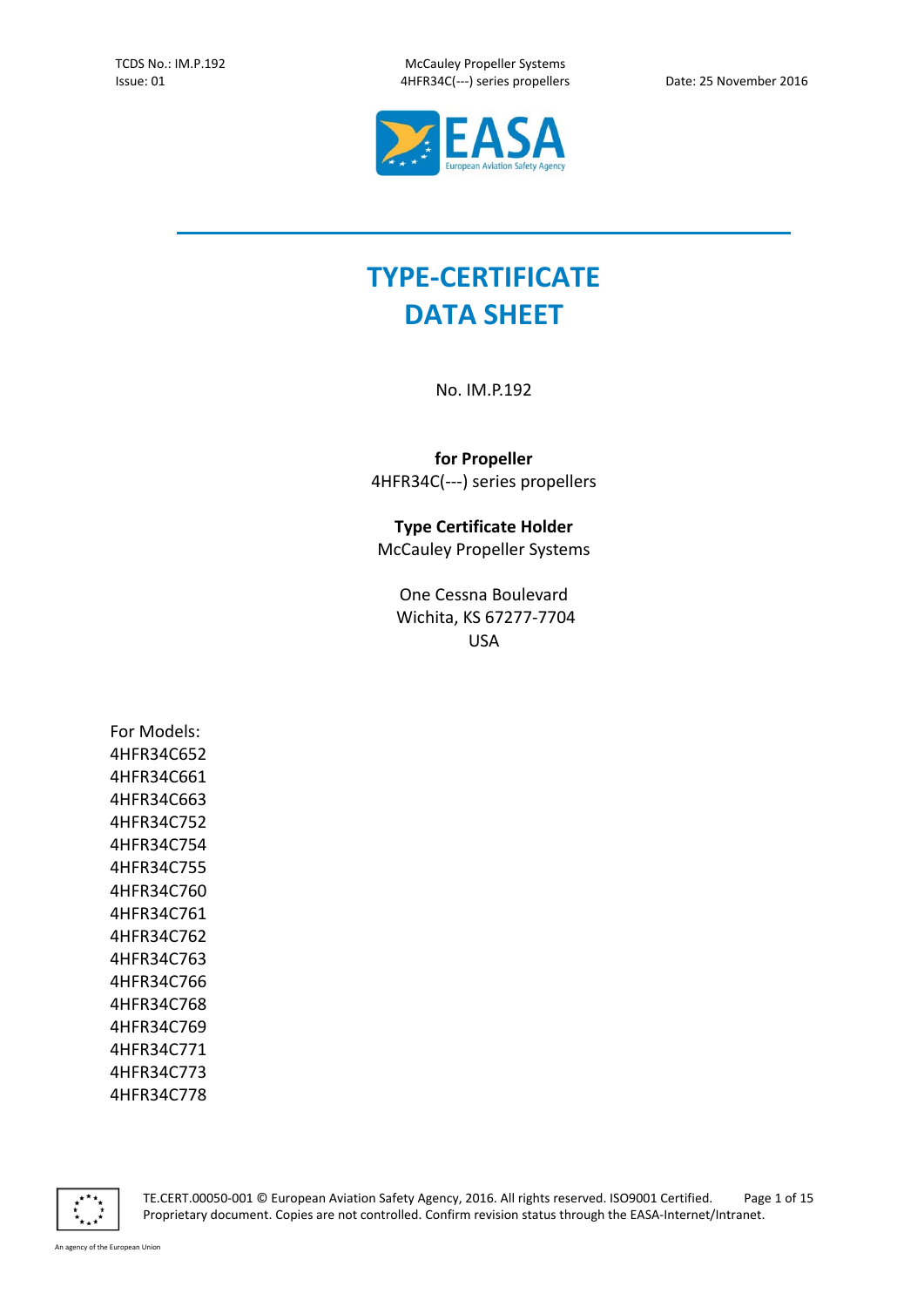Intentionally left blank



TE.CERT.00050‐001 © European Aviation Safety Agency, 2016. All rights reserved. ISO9001 Certified. Page 2 of 15 Proprietary document. Copies are not controlled. Confirm revision status through the EASA‐Internet/Intranet.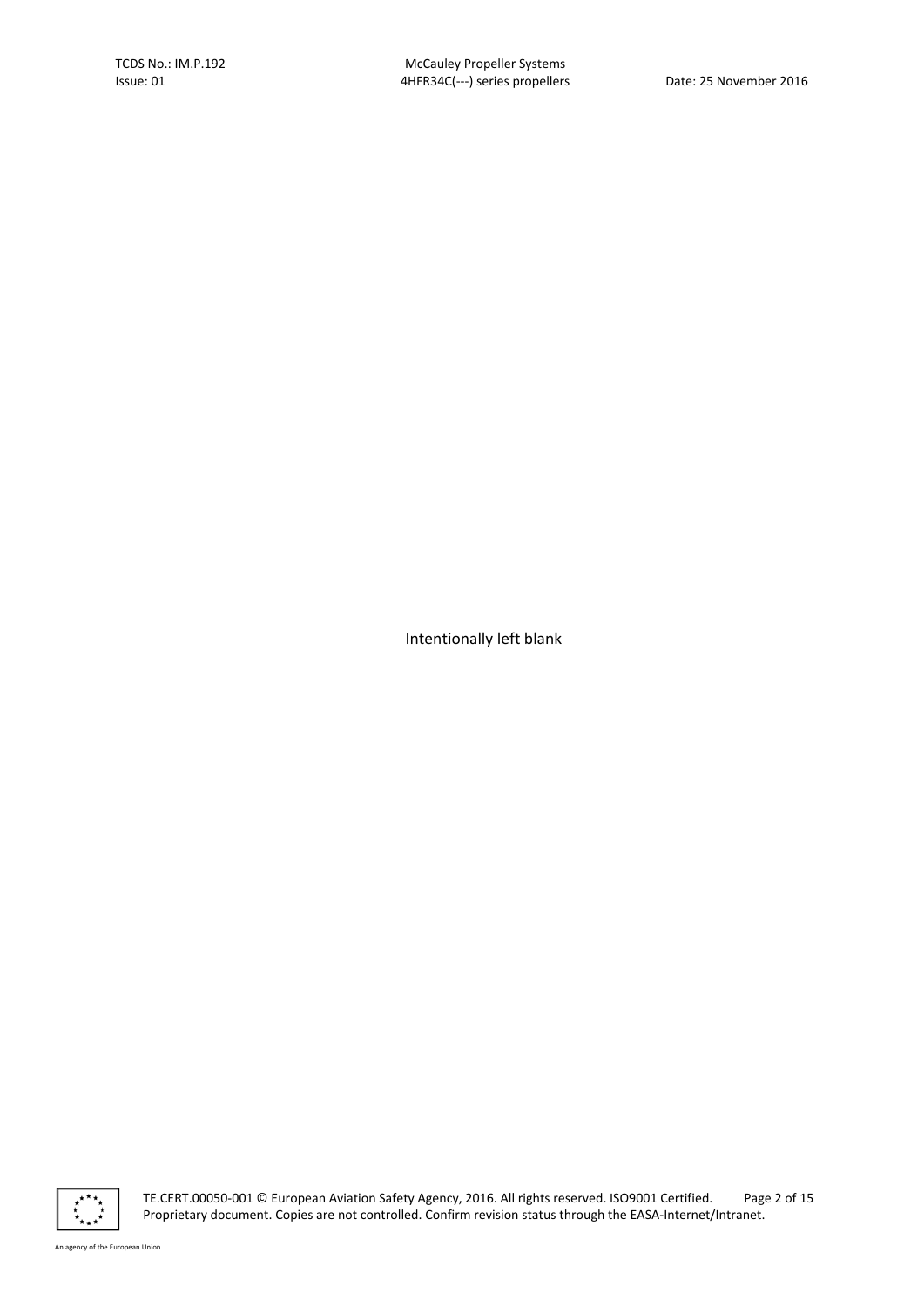# **TABLE OF CONTENTS**

| 2. Reference Date for determining the applicable airworthiness requirements 5 |
|-------------------------------------------------------------------------------|
|                                                                               |
|                                                                               |
|                                                                               |
|                                                                               |
|                                                                               |
|                                                                               |
|                                                                               |
|                                                                               |
|                                                                               |
|                                                                               |
|                                                                               |
|                                                                               |
|                                                                               |
|                                                                               |
|                                                                               |
|                                                                               |
|                                                                               |
|                                                                               |
|                                                                               |
|                                                                               |
|                                                                               |
|                                                                               |
|                                                                               |
|                                                                               |
|                                                                               |
|                                                                               |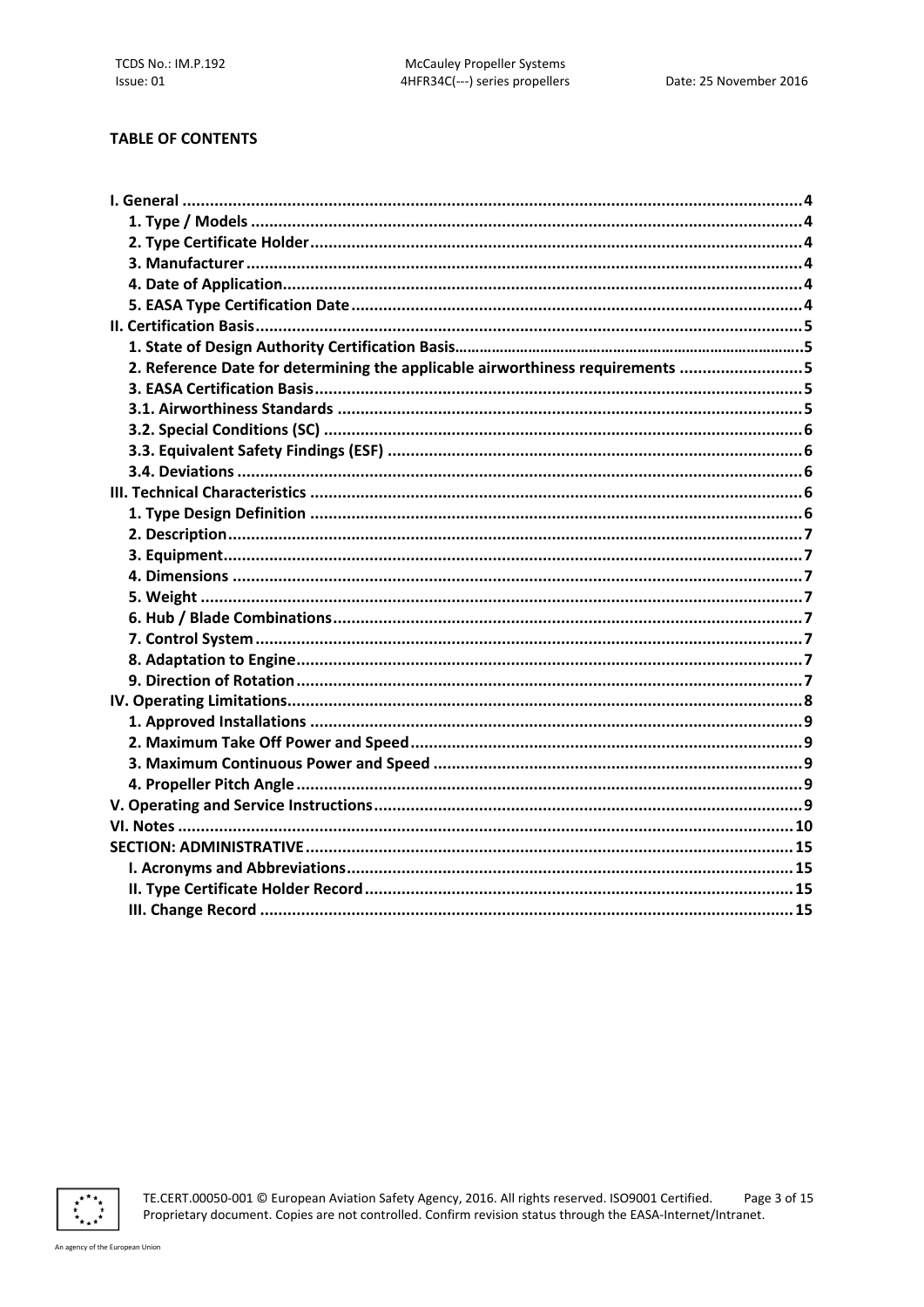# **I. General**

# **1. Type / Models**

4HFR34C(‐‐‐) / 4HFR34C652, 4HFR34C661, 4HFR34C663, 4HFR34C752, 4HFR34C754, 4HFR34C755, 4HFR34C760, 4HFR34C761, 4HFR34C762, 4HFR34C763, 4HFR34C766, 4HFR34C768, 4HFR34C769, 4HFR34C771, 4HFR34C773, 4HFR34C778

# **2. Type Certificate Holder**

McCauley Propeller Systems One Cessna Boulevard Wichita, KS 67277‐7704 USA

#### **3. Manufacturer**

McCauley Propeller Systems

#### **4. Date of Application**

| 4HFR34C652: | Before 1987*    |
|-------------|-----------------|
| 4HFR34C661: | Before 1994*    |
| 4HFR34C663: | Before 2000*    |
| 4HFR34C752: | Before 1987*    |
| 4HFR34C754: | Before 1987*    |
| 4HFR34C755: | Before 1987*    |
| 4HFR34C760: | Before 1990*    |
| 4HFR34C761: | Before 1990*    |
| 4HFR34C762: | Before 1989*    |
| 4HFR34C763: | Before 1989*    |
| 4HFR34C766: | Before 1991*    |
| 4HFR34C768: | Before 1993*    |
| 4HFR34C769: | Before 1983*    |
| 4HFR34C771: | Before 1994*    |
| 4HFR34C773: | Before 1983*    |
| 4HFR34C778: | 02 January 2016 |

\*: The exact Date of Application was not recorded in individual EASA Member States.

# **5. EASA Type Certification Date**

4HFR34C652: 24 April 1987\* 4HFR34C661: 28 January 1994\* 4HFR34C663: 23 September 2000\* 4HFR34C752: 24 April 1987\* 4HFR34C754: 24 April 1987\* 4HFR34C755: 24 April 1987\* 4HFR34C760: 30 August 1990\*



TE.CERT.00050‐001 © European Aviation Safety Agency, 2016. All rights reserved. ISO9001 Certified. Page 4 of 15 Proprietary document. Copies are not controlled. Confirm revision status through the EASA‐Internet/Intranet.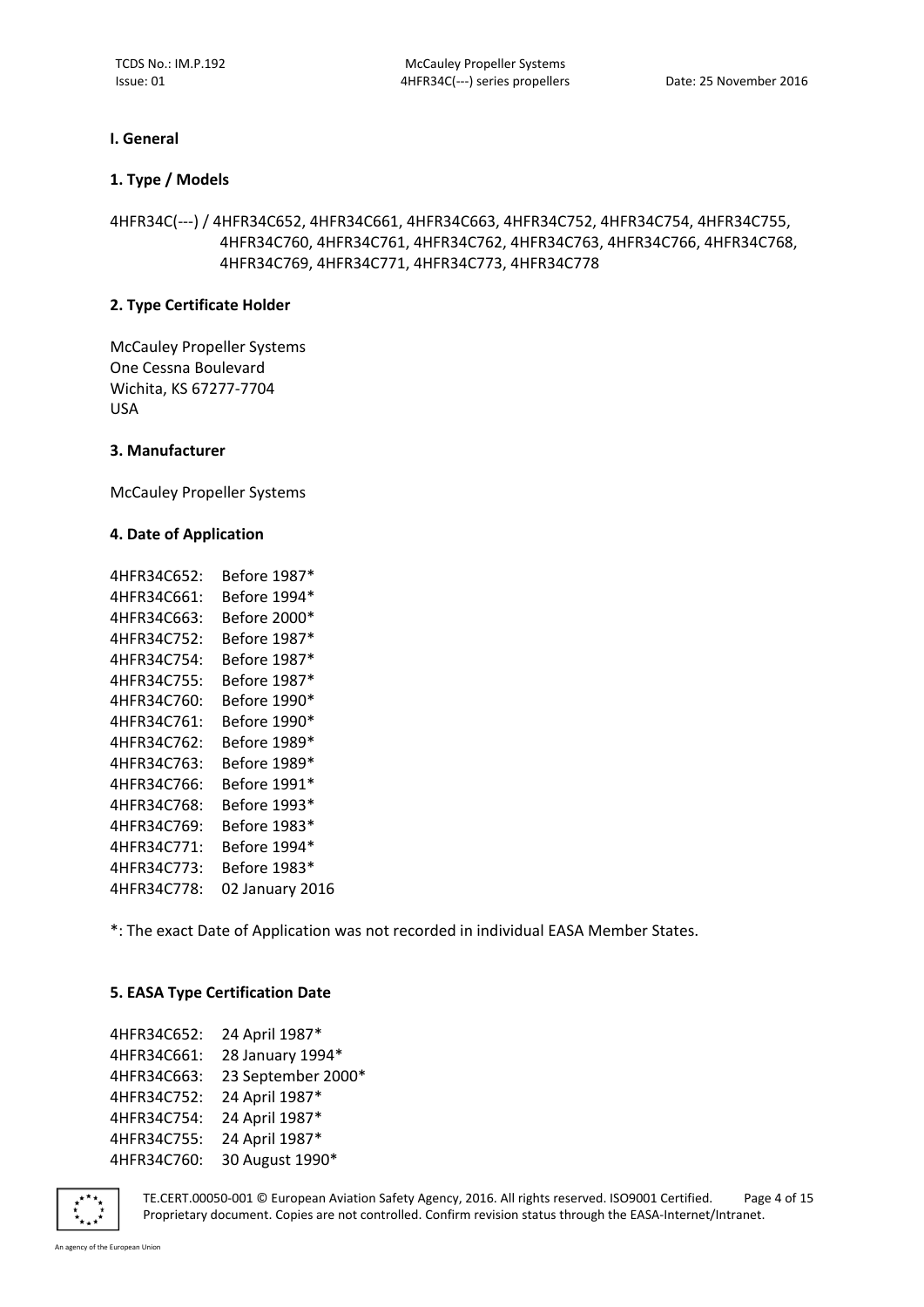| 4HFR34C761: | 30 August 1990*    |
|-------------|--------------------|
| 4HFR34C762: | 19 June 1989*      |
| 4HFR34C763: | 19 June 1989*      |
| 4HFR34C766: | 30 September 1991* |
| 4HFR34C768: | 28 January 1993*   |
| 4HFR34C769: | 11 May 1983*       |
| 4HFR34C771: | 28 January 1994*   |
| 4HFR34C773: | 28 January 1994*   |
| 4HFR34C778: | 25 November 2016   |
|             |                    |

\*: The EASA Certification Date has been taken over from individual EASA Member States.

# **II. Certification Basis**

#### **1. State of Design Authority Certification Basis**

Refer to FAA TCDS no. P3NE.

# **2. Reference Date for determining the applicable airworthiness requirements**

| 4HFR34C652: | 14 October 1980                                                  |
|-------------|------------------------------------------------------------------|
| 4HFR34C661: | 07 July 1992                                                     |
| 4HFR34C663: | 08 August 1996                                                   |
| 4HFR34C752: | 14 October 1980                                                  |
| 4HFR34C754: | 11 January 1984                                                  |
| 4HFR34C755: | 28 February 1986                                                 |
| 4HFR34C760: | 29 January 1990                                                  |
| 4HFR34C761: | 29 January 1990                                                  |
| 4HFR34C762: | 17 September 1987                                                |
| 4HFR34C763: | 26 February 1988                                                 |
| 4HFR34C766: | 13 March 1991                                                    |
| 4HFR34C768: | 01 April 1991                                                    |
| 4HFR34C769: | 30 September 1991                                                |
| 4HFR34C771: | 12 May 1992                                                      |
| 4HFR34C773: | 30 September 1991                                                |
| 4HFR34C778: | 03 December 1981 and 23 December 2008 for CS-P 390 and CS-P 400. |

#### **3. EASA Certification Basis**

#### **3.1. Airworthiness Standards**

# 4HFR34C652, 4HFR34C752, 4HFR34C754, 4HFR34C755, 4HFR34C760, 4HFR34C761, 4HFR34C762, 4HFR34C763:

14 CFR Part 35 with Amendments 1 through 5 effective 14 October 1980.

4HFR34C661, 4HFR34C663, 4HFR34C771, 4HFR34C766, 4HFR34C768, 4HFR34C773, 4HFR34C769: 14 CFR Part 35 with Amendments 1 through 6 effective 18 August 1990.

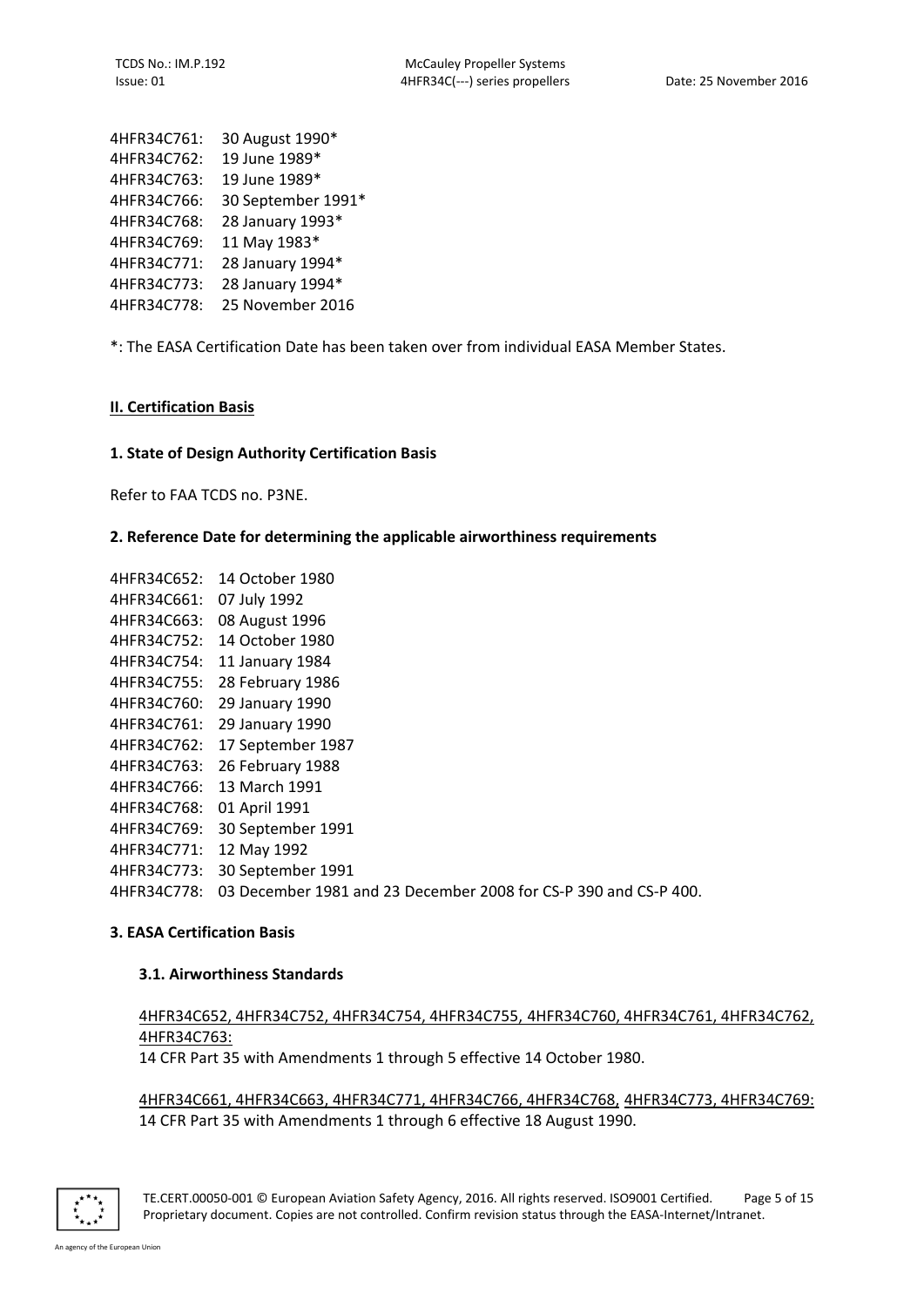#### 4HFR34C778:

14 CFR Part 35 with Amendments 1 through 5 effective 14 October 1980 and CS‐P Amendment 1 dated 16 November 2006 for CS‐P 390 and CS‐P 400.

\*: Application was made to EASA Member States before EASA was established. Refer to Commission Regulation (EU) No 748/2012.

These propeller models are EASA certified based on member states approvals prior to EASA existence. The original and updated FAA certification basis as indicated above had been taken over from the FAA TCDS.

# **3.2. Special Conditions (SC)**

None.

#### **3.3. Equivalent Safety Findings (ESF)**

None.

# **3.4. Deviations**

None.

# **III. Technical Characteristics**

#### **1. Type Design Definition**

The propeller type is defined by a propeller assembly drawing including a parts list (or later approved revisions).

| 4HFR34C652: | Drawing E-5322, rev O, dated 09 February 2010 |
|-------------|-----------------------------------------------|
| 4HFR34C661: | Drawing E-6817, rev E, dated 17 February 2010 |
| 4HFR34C663: | Drawing E-6401, rev F, dated 17 March 2010    |
| 4HFR34C752: | Drawing E-5410, rev A, dated 07 December 1982 |
| 4HFR34C754: | Drawing E-5550, rev I, dated 25 June 2015     |
| 4HFR34C755: | Drawing E-5550, rev I, dated 25 June 2015     |
| 4HFR34C760: | Drawing E-6120, rev D, dated 17 August 2000   |
| 4HFR34C761: | Drawing E-6122, rev C, dated 17 August 2000   |
| 4HFR34C762: | Drawing E-5550, rev I, dated 25 June 2015     |
| 4HFR34C763: | Drawing E-6223, rev C, dated 17 August 2000   |
| 4HFR34C766: | Drawing E-6720, rev D, dated 17 August 2000   |
| 4HFR34C768: | Drawing E-6790, rev D, dated 17 August 2000   |
| 4HFR34C769: | Drawing E-6790, rev D, dated 17 August 2000   |
| 4HFR34C771: | Drawing E-6790, rev D, dated 17 August 2000   |
| 4HFR34C773: | Drawing E-6790, rev D, dated 17 August 2000   |
| 4HFR34C778: | Drawing E-5550, rev I, dated 25 June 2015     |
|             |                                               |



TE.CERT.00050‐001 © European Aviation Safety Agency, 2016. All rights reserved. ISO9001 Certified. Page 6 of 15 Proprietary document. Copies are not controlled. Confirm revision status through the EASA‐Internet/Intranet.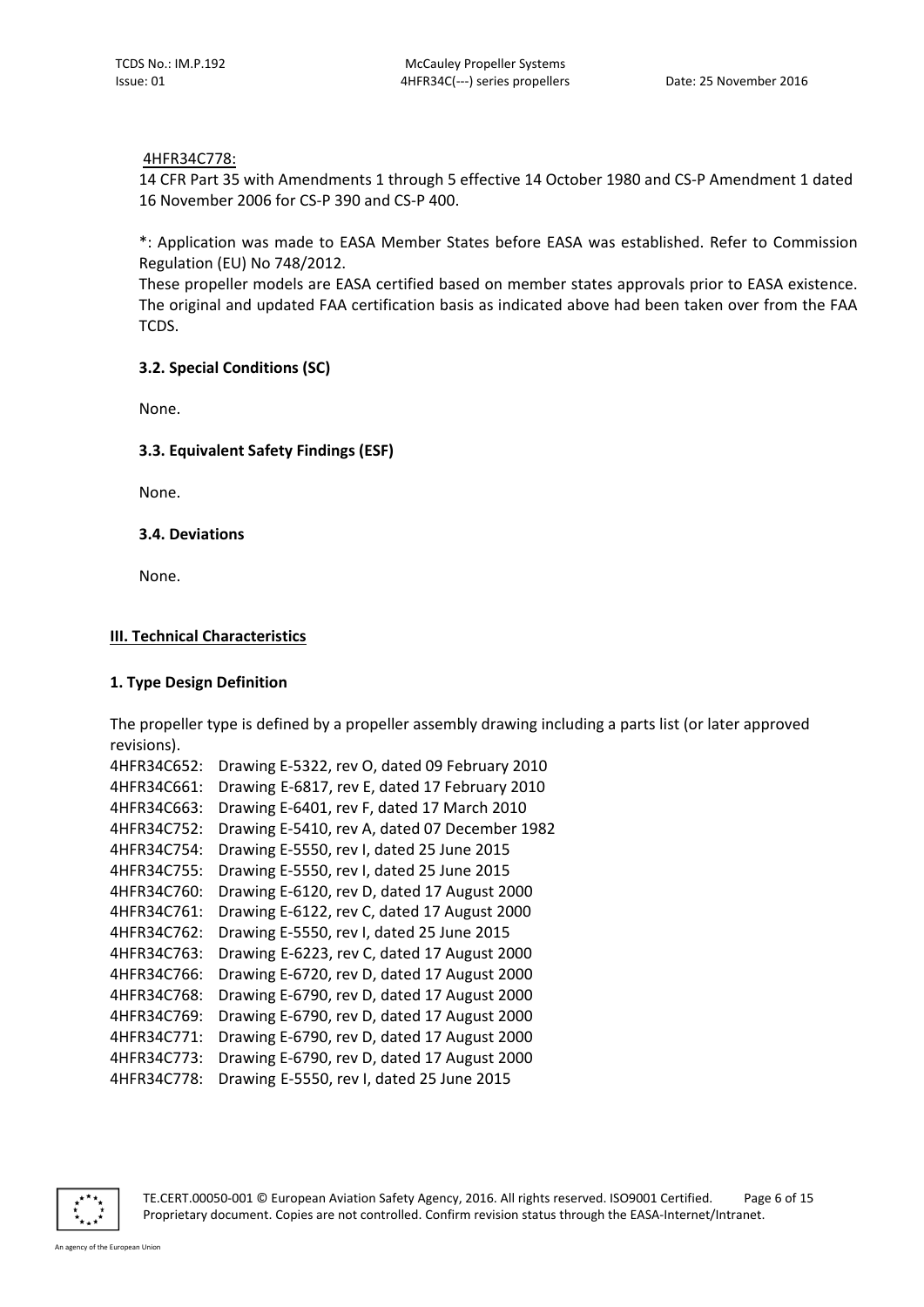# **2. Description**

The 4HFR34C778 propeller has 4 blades and a hydraulically operated variable pitch control with constant speed.

The model incorporate reversing, feathering and unfeathering features (See Note 4). The hub is milled out of aluminium alloy. The blade material is aluminium alloy, too. Optional equipment includes spinner and ice protection.

#### **3. Equipment**

Spinner: See Note 7. Governor: Has to be approved as part of the aircraft installation. Ice Protection: See Note 7.

#### **4. Dimensions**

Diameters from 248,9 cm to 259,1 cm. (See Table of Section IV)

#### **5. Weight**

Depending on Propeller‐Design Configuration. (See Table of Section IV)

#### **6. Hub / Blade Combinations**

Details are mentioned within Table of Section IV.

# **7. Control System**

Propeller governor has to be approved as part of the aircraft installation.

# **8. Adaptation to Engine**

Special flange. (See Note 1)

# **9. Direction of Rotation**

The left hand version of an approved model propeller is approved at the same rating and diameter limitations as listed for the right hand model. (See Note 5)

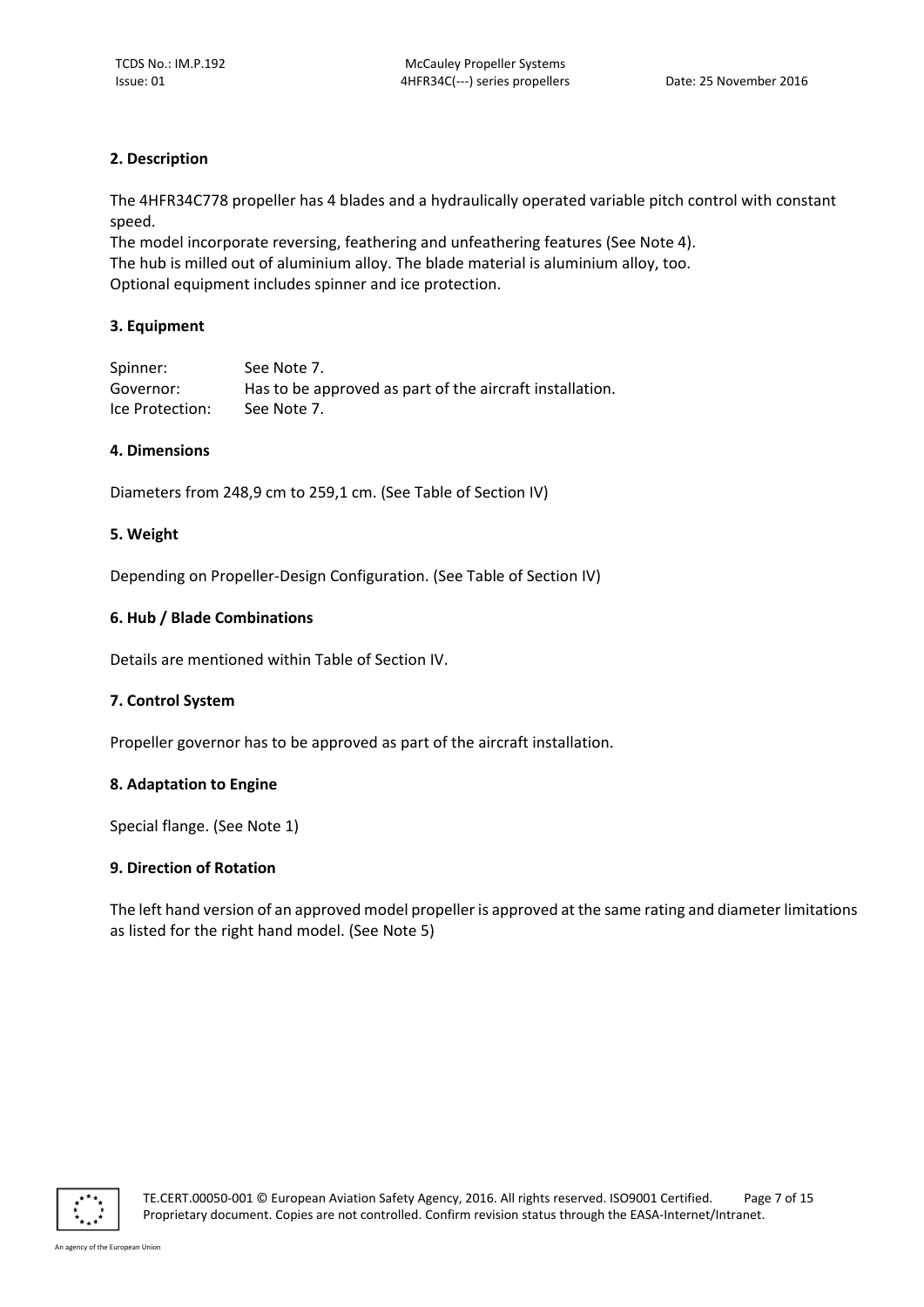# **IV. Operating Limitations**

| Maximum                       |       |                                       |       |                                            | Diameter                               | Approx. Max Wt.                  |                              |
|-------------------------------|-------|---------------------------------------|-------|--------------------------------------------|----------------------------------------|----------------------------------|------------------------------|
| <b>Blades</b><br>(see Note 2) | kW    | Continuous<br><b>RPM</b><br>$(min-1)$ | kW    | <b>Take Off</b><br><b>RPM</b><br>$(min-1)$ | Limits (cm)<br>(see Note 2)            | Complete (kg)<br>(For Ref. Only) | <b>Blade</b><br>Construction |
|                               |       |                                       |       |                                            | Hub Model 4HFR34C652                   |                                  |                              |
| L106L[X]-0<br>to $-6$         | 932,1 | 1591                                  | 932,1 | 1591                                       | 269,2 to 254,0                         | 76,20                            | Aluminium Alloy              |
|                               |       |                                       |       |                                            | Hub Model 4HFR34C661                   |                                  |                              |
| 90LN[X]-0<br>to $-6$          | 533,2 | 2000                                  | 533,2 | 2000                                       | 228,6 to 213,4                         | 61,23                            | Aluminium Alloy              |
|                               |       |                                       |       |                                            |                                        |                                  |                              |
| L106L[X]-0                    | 932,1 | 1591                                  | 932,1 | 1591                                       | Hub Model 4HFR34C663<br>269,2 to 254,0 | 76,20                            | Aluminium Alloy              |
| to $-6$                       |       |                                       |       |                                            |                                        |                                  |                              |
|                               |       |                                       |       |                                            | Hub Model 4HFR34C752                   |                                  |                              |
| 106L[X]-0<br>to $-6$          | 969,4 | 1700                                  | 969,4 | 1700                                       | 269,2 to 254,0                         | 70,76                            | Aluminium Alloy              |
|                               |       |                                       |       |                                            | Hub Model 4HFR34C754 and 4HFR34C755    |                                  |                              |
| 94L[X]-0<br>to $-6$           | 633,8 | 2000                                  | 633,8 | 2000                                       | 238,8 to 223,5                         | 66,22                            | Aluminium Alloy              |
|                               |       |                                       |       |                                            | Hub Model 4HFR34C760                   |                                  |                              |
| 95D[X]-0<br>to $-8$           | 671,1 | 2000                                  | 671,1 | 2000                                       | 241,3 to 221,0                         | 66,22                            | Aluminium Alloy              |
|                               |       |                                       |       |                                            | Hub Model 4HFR34C761                   |                                  |                              |
| L95D[X]-0<br>to $-8$          | 671,1 | 2000                                  | 671,1 | 2000                                       | 241,3 to 221,0                         | 66,22                            | Aluminium Alloy              |
|                               |       |                                       |       |                                            | Hub Model 4HFR34C762                   |                                  |                              |
| 94LM[X]-4<br>to $-10$         | 522,0 | 2200                                  | 522,0 | 2200                                       | 228,6 to 213,4                         | 60,33                            | Aluminium Alloy              |
|                               |       |                                       |       |                                            | Hub Model 4HFR34C763                   |                                  |                              |
| 94LM[X]-4<br>to $-10$         | 410,1 | 2200                                  | 410,1 | 2200                                       | 228,6 to 213,4                         | 60,33                            | Aluminium Alloy              |
| Hub Model 4HFR34C768          |       |                                       |       |                                            |                                        |                                  |                              |
| 94LM[X]-0<br>to $-10$         | 522,0 | 2200                                  | 522,0 | 2200                                       | 238,8 to 213,4                         | 61,23                            | Aluminium Alloy              |
| Hub Model 4HFR34C766          |       |                                       |       |                                            |                                        |                                  |                              |
| 94LN[X]-2<br>to $-10$         | 522,0 | 2200                                  | 522,0 | 2200                                       | 233,7 to 213,4                         | 61,23                            | Aluminium Alloy              |
|                               |       |                                       |       |                                            | Hub Model 4HFR34C769 and 4HFR34C773    |                                  |                              |
| 94LM[X]-0<br>to $-10$         | 533,2 | 2200                                  | 533,2 | 2200                                       | 238,8 to 213,4                         | 61,23                            | Aluminium Alloy              |

 $\overline{\mathbb{C}}$ 

TE.CERT.00050‐001 © European Aviation Safety Agency, 2016. All rights reserved. ISO9001 Certified. Page 8 of 15 Proprietary document. Copies are not controlled. Confirm revision status through the EASA‐Internet/Intranet.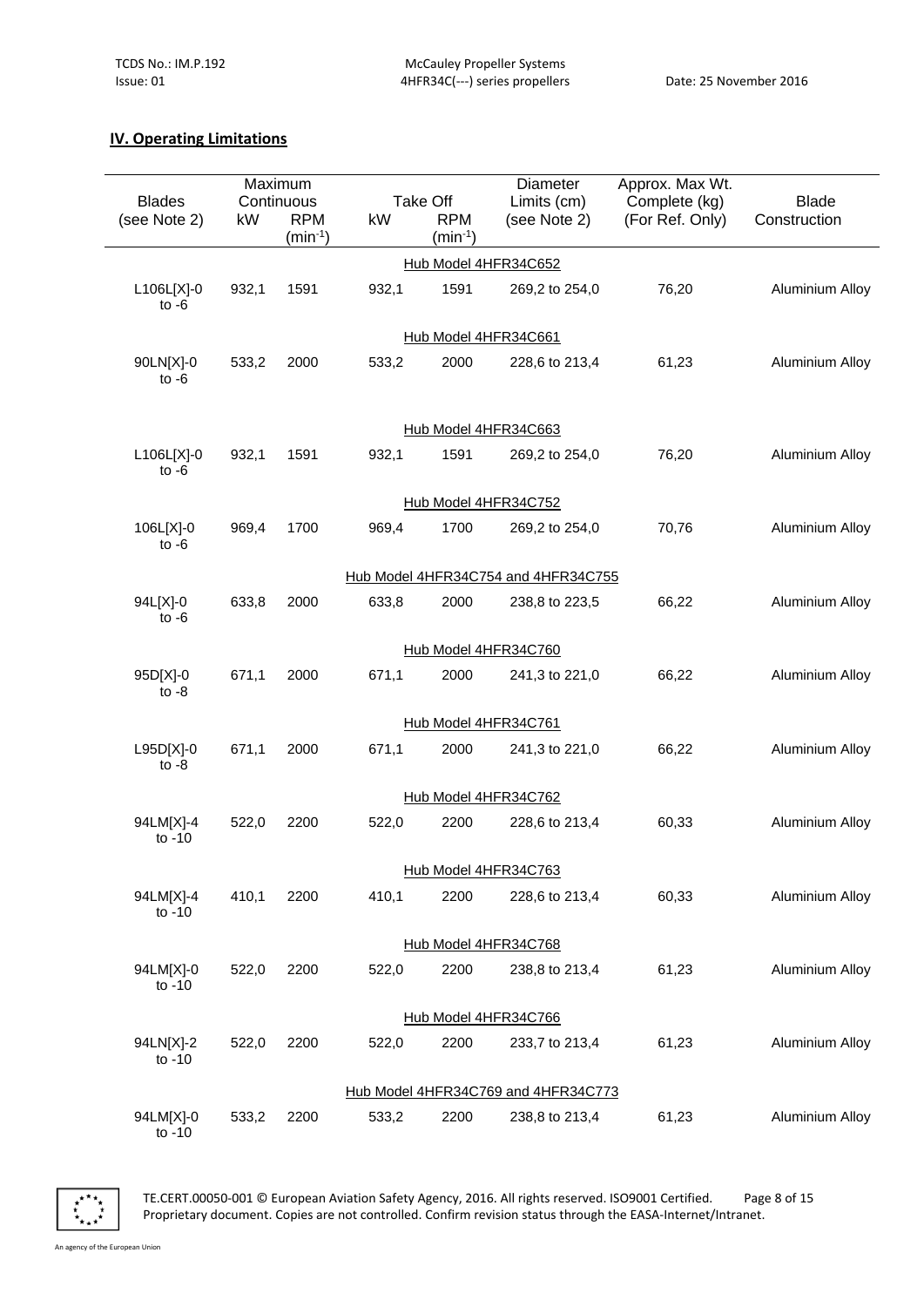TCDS No.: IM.P.192 McCauley Propeller Systems<br>
Issue: 01<br>
4HFR34C(---) series propellers Issue: 01 4HFR34C(‐‐‐) series propellers Date: 25 November 2016

#### Hub Model 4HFR34C771

| 94L[X]-0<br>to $-6$ | 633.8 | 2080 | 633,8 | 2080 | 238,8 to 223,5       | 66.22 | Aluminium Alloy |
|---------------------|-------|------|-------|------|----------------------|-------|-----------------|
|                     |       |      |       |      | Hub Model 4HFR34C778 |       |                 |
| 102BH[X]-0<br>to -4 | 646.5 | 2000 | 646,5 | 2000 | 259,1 to 248,9       | 64.41 | Aluminium Alloy |

#### **1. Approved Installations**

The propeller is initially intended for use on the Cessna Caravan 208EX aircraft. (See Note 10)

#### **2. Maximum Take Off Power and Speed**

Details are mentioned within Table of Section IV.

#### **3. Maximum Continuous Power and Speed**

Details are mentioned within Table of Section IV.

#### **4. Propeller Pitch Angle**

The propeller has variable pitch capability. Pitch control is provided by a governor.

#### **V. Operating and Service Instructions**

| McCauley Owner/Operator Manual incl. Airworthiness Limitations | $MPC26$ (*) |
|----------------------------------------------------------------|-------------|
| McCauley C750 series Overhaul Manual                           | MPC750 (*)  |
| <b>McCauley Standard Practices Manual</b>                      | SPM100 (*)  |
| McCauley Blade Overhaul Manual                                 | BOM100 (*)  |
| <b>Service Bulletins</b>                                       |             |

(\*): or later approved revision

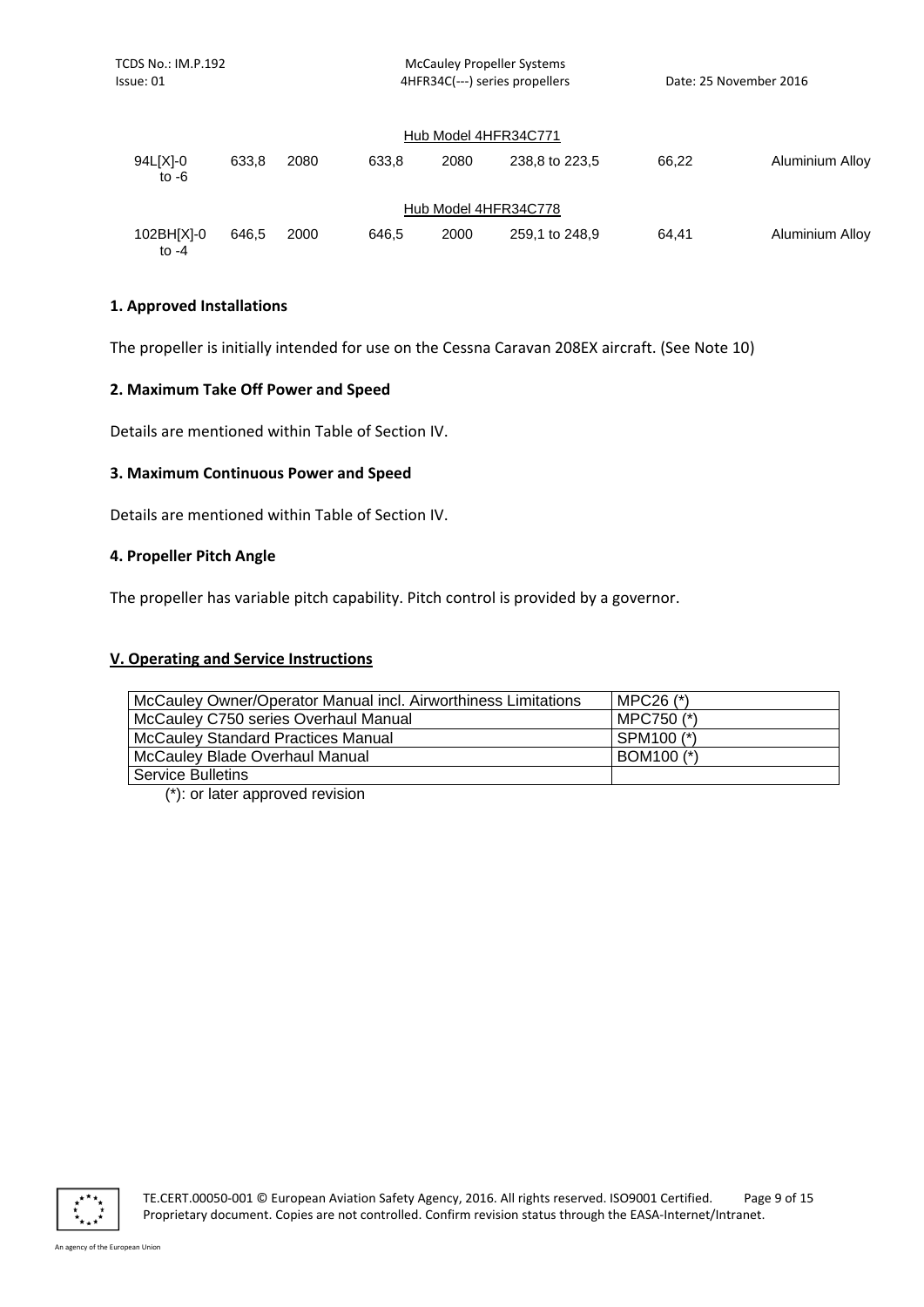#### **VI. Notes**

#### 1. Hub Model Designation:





#### 2. Blade Model Designation:



TE.CERT.00050‐001 © European Aviation Safety Agency, 2016. All rights reserved. ISO9001 Certified. Page 10 of 15 Proprietary document. Copies are not controlled. Confirm revision status through the EASA‐Internet/Intranet.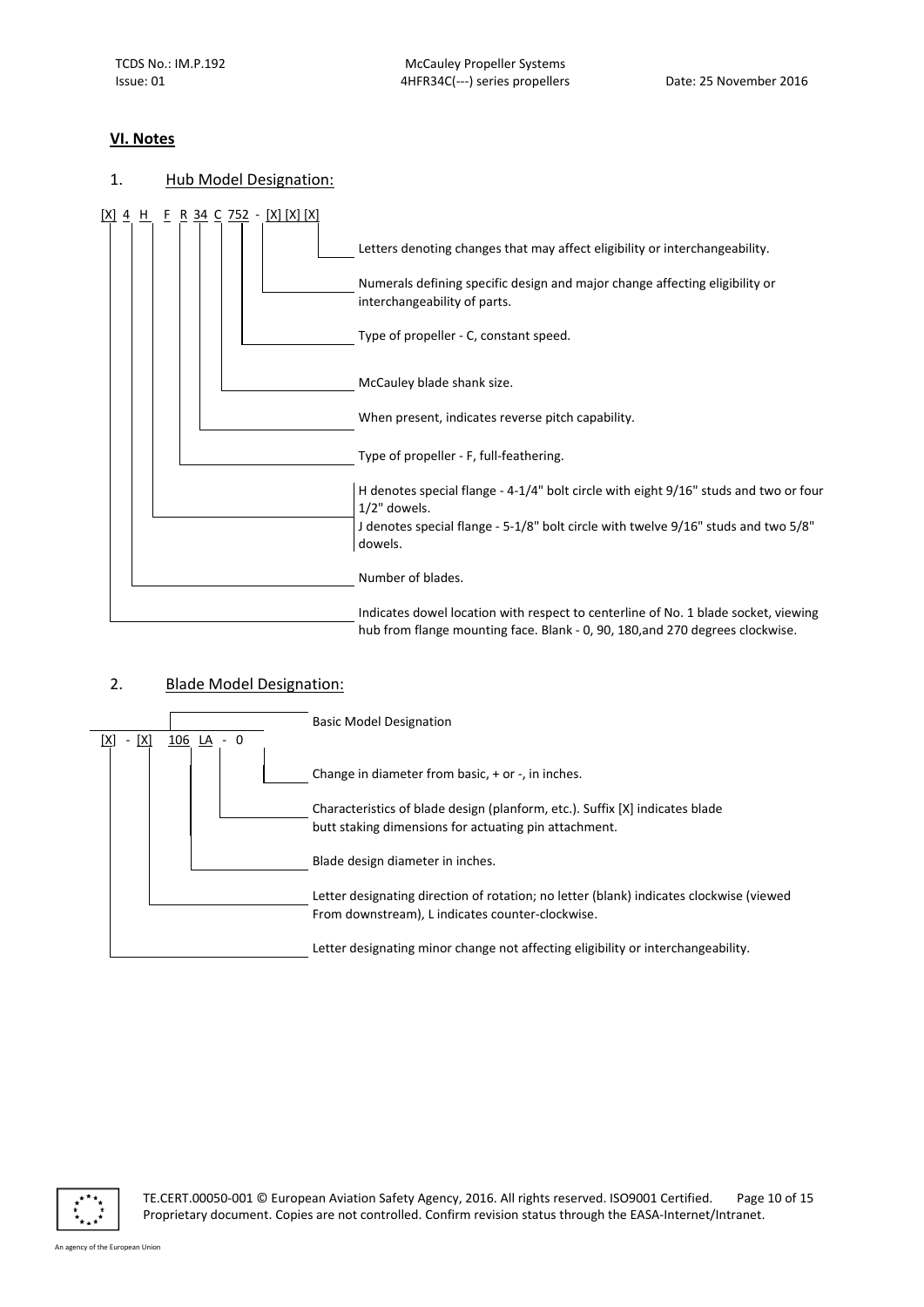#### 3. Intentionally left blank.

4. Feathering:

All propeller models are approved for feathering and unfeathering capability when installed with appropriate feather/unfeathering controls.

Reversing:

All propeller models are approved for installation with appropriate reversing controls.

5. Left-Hand Models:

The left-hand version of an approved propeller model propeller is approved at the same rating and diameter limitations as listed for the right‐hand model.

- 6. Intentionally left blank.
- 7. Accessories: Substantiated accessories not included in propeller type design:
	- a. Propeller Anti‐icing
	- (1) Model 4HFR34C652/L106L[X] is eligible with McCauley deicers, P/N B‐40183 or B‐40245 series, installed per McCauley Specification MC‐2611 and drawing E‐5322.
	- (2) Intentionally left blank.
	- (3) Intentionally left blank.
	- (4) Model 4HFR34C661/90LN[X] is eligible with McCauley deicers, P/N B-40183 or B-40245 series, installed per McCauley Specification MC‐2611 and drawing E‐6817.
	- (5) Intentionally left blank.
	- (6) Model 4HFR34C663/L106K[X] is eligible with McCauley deicers, P/N B‐40183 or B‐40245 series, installed per McCauley Specification MC‐2611 and drawing E‐6401.
	- (7) Intentionally left blank.
	- (8) Model 4HFR34C752/106L[X] is eligible with McCauley deicers, P/N B‐40183 or B‐40245 series, installed per McCauley Specification MC‐2611 and drawing E‐5410.
	- (9) Model 4HFR34C754/94L[X] and 4HFR34C755/94L[X] are eligible with McCauley deicers, P/N B‐ 40183 or B‐40245 series, installed per McCauley Specification MC‐2611 and drawing E‐5550.
	- (10) Intentionally left blank.



TE.CERT.00050‐001 © European Aviation Safety Agency, 2016. All rights reserved. ISO9001 Certified. Page 11 of 15 Proprietary document. Copies are not controlled. Confirm revision status through the EASA-Internet/Intranet.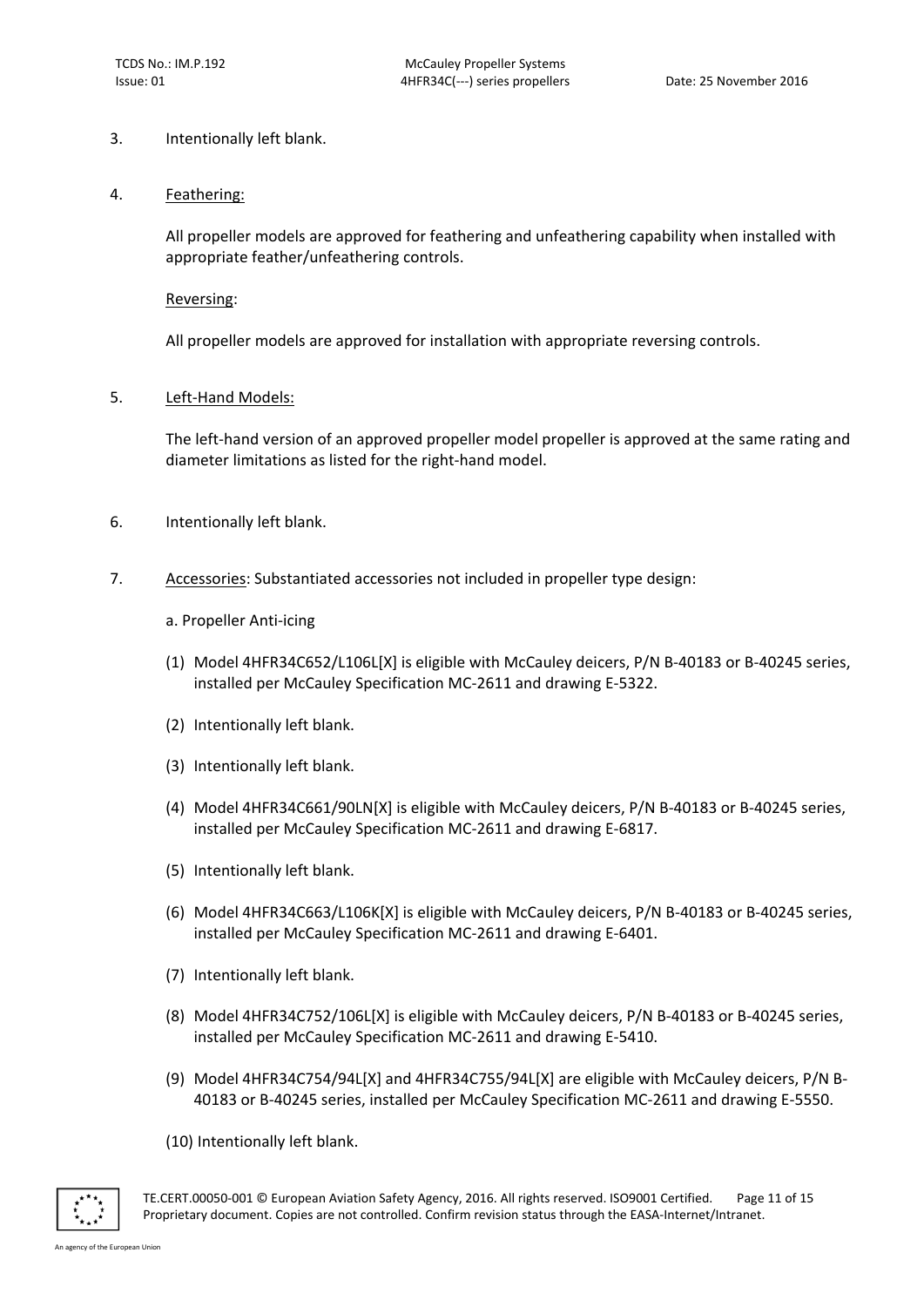(11) Intentionally left blank.

(12) Model 4HFR34C760/95D[X] is eligible with McCauley deicers, P/N B‐40183 or B‐40245series, installed per McCauley Specification MC‐2611 and McCauley drawing E‐6120.

(13) Model 4HFR34C762/94LM[X] is eligible with McCauley deicers, P/N B‐40183 or B‐40245 series, installed per McCauley Specification MC‐2611 and drawing E‐5550.

(14) Model 4HFR34C763/94LM[X] is eligible with McCauley deicers, P/N B‐40183 or B‐40245 series, installed per McCauley Specification MC‐2611 and McCauley drawing E‐6223.

(15) Intentionally left blank.

(16) Model 4HFR34C766/94LN[X] is eligible with McCauley deicers, P/N B‐40183 or B‐40245 series, installed per McCauley Specification MC‐2611 and McCauley drawing E‐6720.

(17) Model 4HFR34C768/94LM[X] and 4HFR34C771/94L[X] are eligible with McCauley deicers, P/N B-40183 or B-40245 series, installed per McCauley Specification MC-2611 and McCauley drawing E-6790.

(18) Model 4HFR34C769/94LM[X] is eligible with McCauley deicers, P/N B‐40183 or B‐40245 series, installed per McCauley Specification MC‐2611 and McCauley drawing E‐6790.

(19) Model 4HFR34C773/94LM[X] is eligible with McCauley deicers, P/N B‐40183 or B‐40245 series, installed per McCauley Specification MC‐2611 and McCauley drawing E‐6790.

(20) Intentionally left blank.

(21) Intentionally left blank.

(22) Model 4HFR34C778/102BH[X] with McCauley deicer, P/N B‐40245‐56, reference McCauley drawing E‐5550 or McCauley anti‐ice feed shoe, P/N C‐40323‐83, reference McCauley drawing E‐ 5550.

- b. Propeller Spinner
- (1) Model 4HFR34C652/L106L[X] with spinner, reference McCauley drawing E‐5322.
- (2) Intentionally left blank.
- (3) Intentionally left blank.
- (4) Model 4HFR34C661/90LN[X] with spinner, reference McCauley drawing E‐6817.
- (5) Intentionally left blank.
- (6) Model 4HFR34C663/L106K[X] with spinner, reference McCauley drawing E‐6401.
- (7) Intentionally left blank.



TE.CERT.00050‐001 © European Aviation Safety Agency, 2016. All rights reserved. ISO9001 Certified. Page 12 of 15 Proprietary document. Copies are not controlled. Confirm revision status through the EASA‐Internet/Intranet.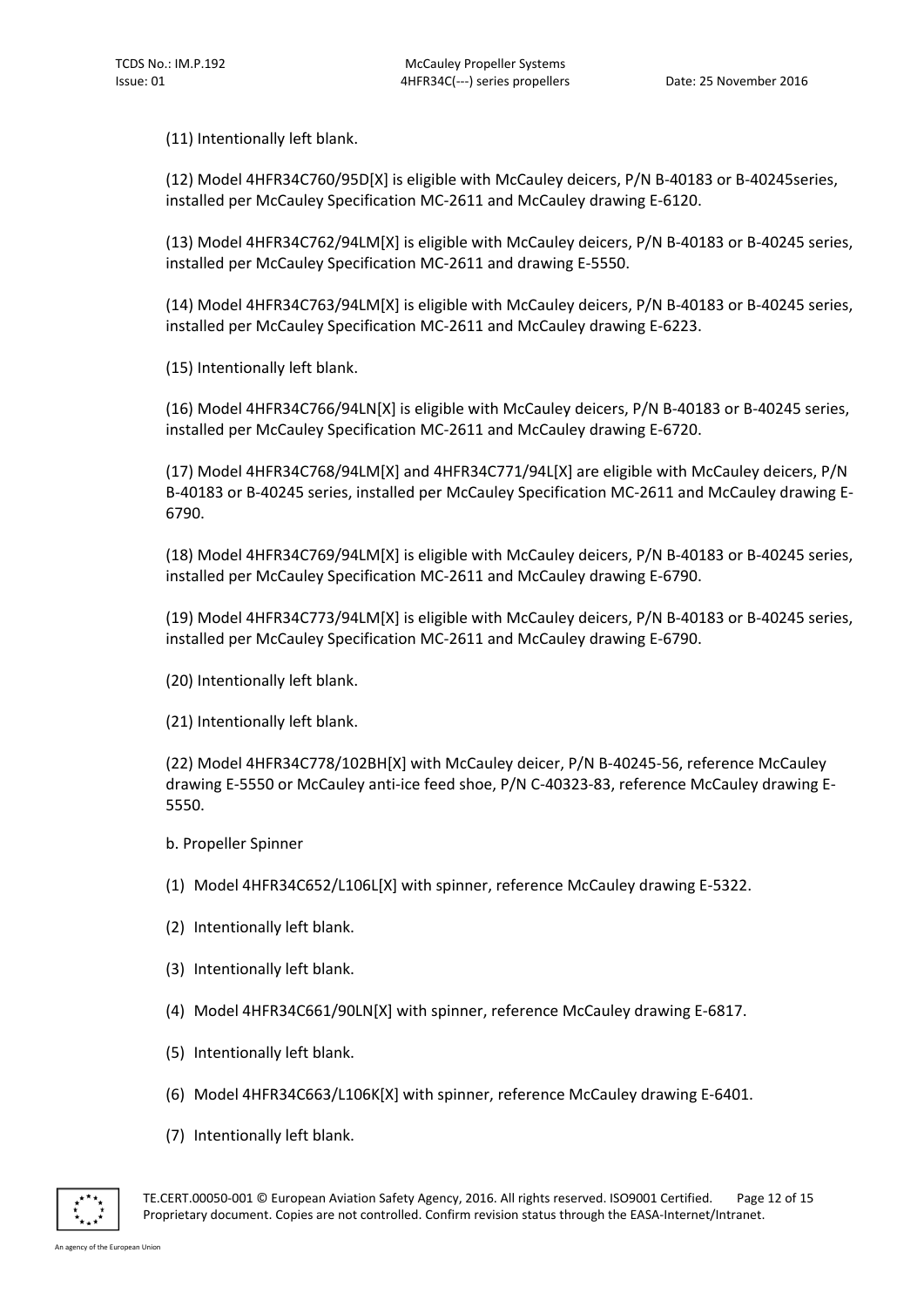- (8) Model 4HFR34C752/106L[X] with spinner, reference McCauley drawing E‐5410.
- (9) Models 4HFR34C754/94L[X], 4HFR34C755/94L[X] and 4HFR34C771/94L[X] with spinner, reference McCauley drawing E‐5550 and E‐6790.
- (11) Model 4HFR34C755/94L[X] with spinner, reference McCauley drawing E‐5550.
- (12) Intentionally left blank.
- (12) Intentionally left blank.
- (13) Model 4HFR34C760/95D[X] with spinner, reference McCauley drawing E‐6120.
- (14) Model 4HFR34C761/L95D[X] with spinner, reference McCauley drawing E‐6122.
- (15) Model 4HFR34C762/94LM[X] with spinner, reference McCauley drawing E‐5550.
- (16) Model 4HFR34C763/94LM[X] with spinner, reference McCauley drawing E‐6223.
- (17) Intentionally left blank.
- (18) Model 4HFR34C766/94LN[X] with spinner, reference McCauley drawing E‐6720.
- (19) Model 4HFR34C768/94LM[X] with spinner, reference McCauley drawing E‐6790.
- (20) Model 4HFR34C769/94LM[X] with spinner, reference McCauley drawing E‐6790.
- (21) Model 4HFR34C773/94LM[X] with spinner, reference McCauley drawing E‐6790.
- (22 ) Intentionally left blank.
- (23) Intentionally left blank.
- (24) Intentionally left blank.
- (25) Intentionally left blank.
- (26) Model 4HFR34C778/102BH[X] with spinner, reference McCauley drawing E‐8107.
- 8. Intentionally left blank.
- 9. Special Limits:

Please reference the airworthiness limitations section of the appropriate Service and Operator's manuals. Propeller models 4HFR34C761/L95D[X] and 4HFR34C663/L106K[X] contain life limited parts.

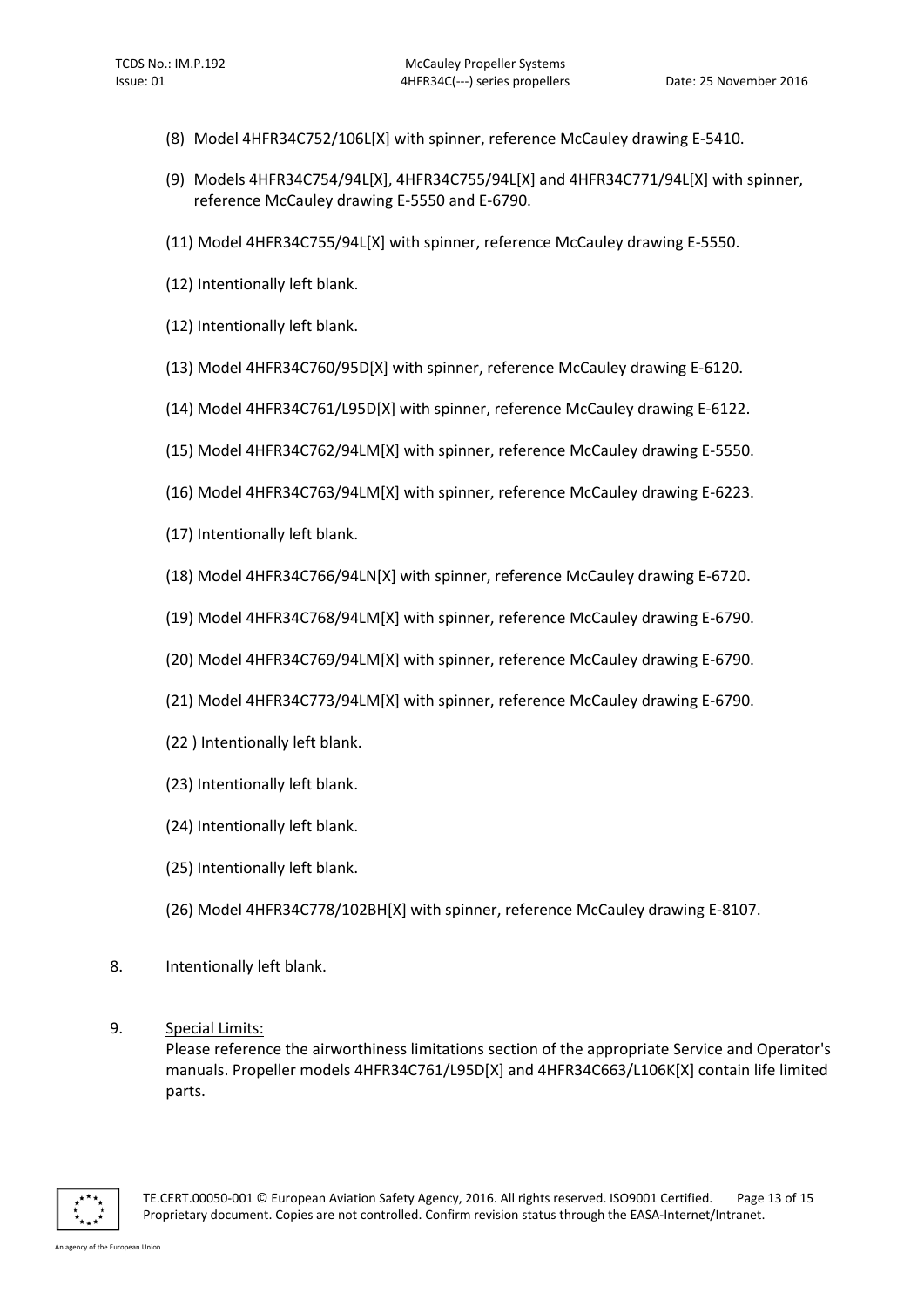# 10. Special Notes:

Aircraft installation must be approved as part of the aircraft type certificate upon compliance with the applicable aircraft airworthiness requirements.

11. The EASA approved Airworthiness Limitations Section of the Instructions for Continued Airworthiness is published in the applicable Propeller Owner's Manual, chapter 5 "Airworthiness Limitations".

‐‐‐‐‐‐‐‐‐‐‐‐‐‐‐‐‐‐‐‐‐‐‐‐‐‐‐‐‐‐‐‐‐‐‐‐‐‐‐‐‐‐‐‐‐‐‐‐‐‐‐‐‐‐‐‐‐‐‐‐‐‐‐‐‐‐‐



TE.CERT.00050‐001 © European Aviation Safety Agency, 2016. All rights reserved. ISO9001 Certified. Page 14 of 15 Proprietary document. Copies are not controlled. Confirm revision status through the EASA‐Internet/Intranet.